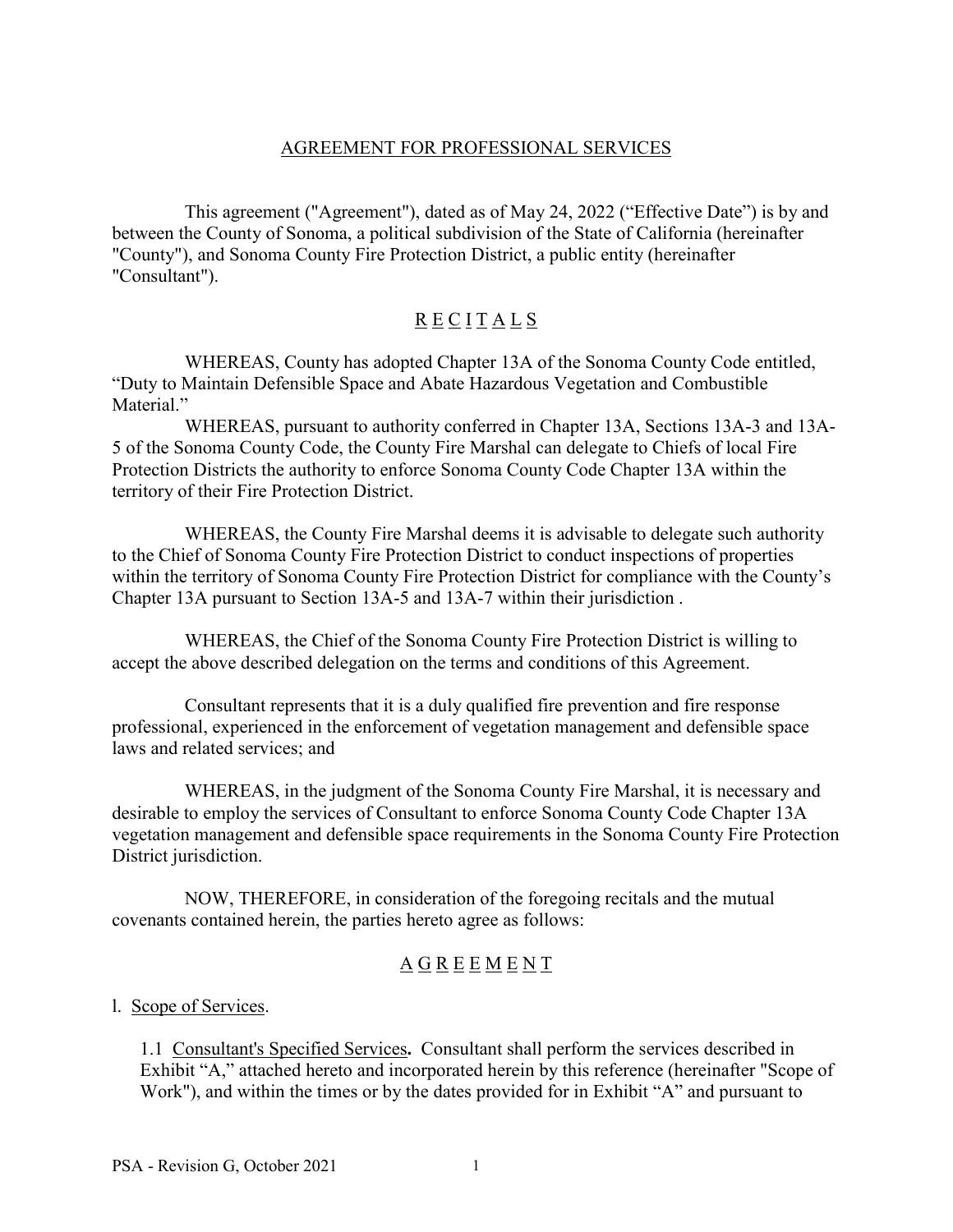Article 7, Prosecution of Work. In the event of a conflict between the body of this Agreement and Exhibit "A", the provisions in the body of this Agreement shall control.

1.2 Cooperation With County. Consultant shall cooperate with County and County staff in the performance of all work hereunder.

1.3 Performance Standard. Consultant shall perform all work hereunder in a manner consistent with the level of competency and standard of care normally observed by a person practicing in Consultant's profession. County has relied upon the professional ability and training of Consultant as a material inducement to enter into this Agreement. Consultant hereby agrees to provide all services under this Agreement in accordance with generally accepted professional practices and standards of care, as well as the requirements of applicable federal, state and local laws, it being understood that acceptance of Contractor's work by County shall not operate as a waiver or release. If County determines that any of Consultant's work is not in accordance with such level of competency and standard of care, County, in its sole discretion, shall have the right to do any or all of the following: (a) require Consultant to meet with County to review the quality of the work and resolve matters of concern; (b) require Consultant to repeat the work at no additional charge until it is satisfactory; (c) terminate this Agreement pursuant to the provisions of Article 4; or (d) pursue any and all other remedies at law or in equity.

### 1.4 Assigned Personnel.

- a. Consultant shall assign only competent personnel to perform work hereunder. In the event that at any time County, in its sole discretion, desires the removal of any person or persons assigned by Consultant to perform work hereunder, Consultant shall remove such person or persons immediately upon receiving written notice from County.
- b. Any and all persons identified in this Agreement or any exhibit hereto as the project manager, project team, or other professional performing work hereunder are deemed by County to be key personnel whose services were a material inducement to County to enter into this Agreement, and without whose services County would not have entered into this Agreement. Consultant shall not remove, replace, substitute, or otherwise change any key personnel without the prior written consent of County.
- c. In the event that any of Consultant's personnel assigned to perform services under this Agreement become unavailable due to resignation, sickness or other factors outside of Consultant's control, Consultant shall be responsible for timely provision of adequately qualified replacements.

2. Payment. For all services and incidental costs required hereunder, Consultant shall be paid in accordance with the following terms:

Consultant shall be paid on a time and material/expense basis at the rate of \$53.00 per hour, provided, however, that total payments to Consultant shall not exceed \$150,000, without the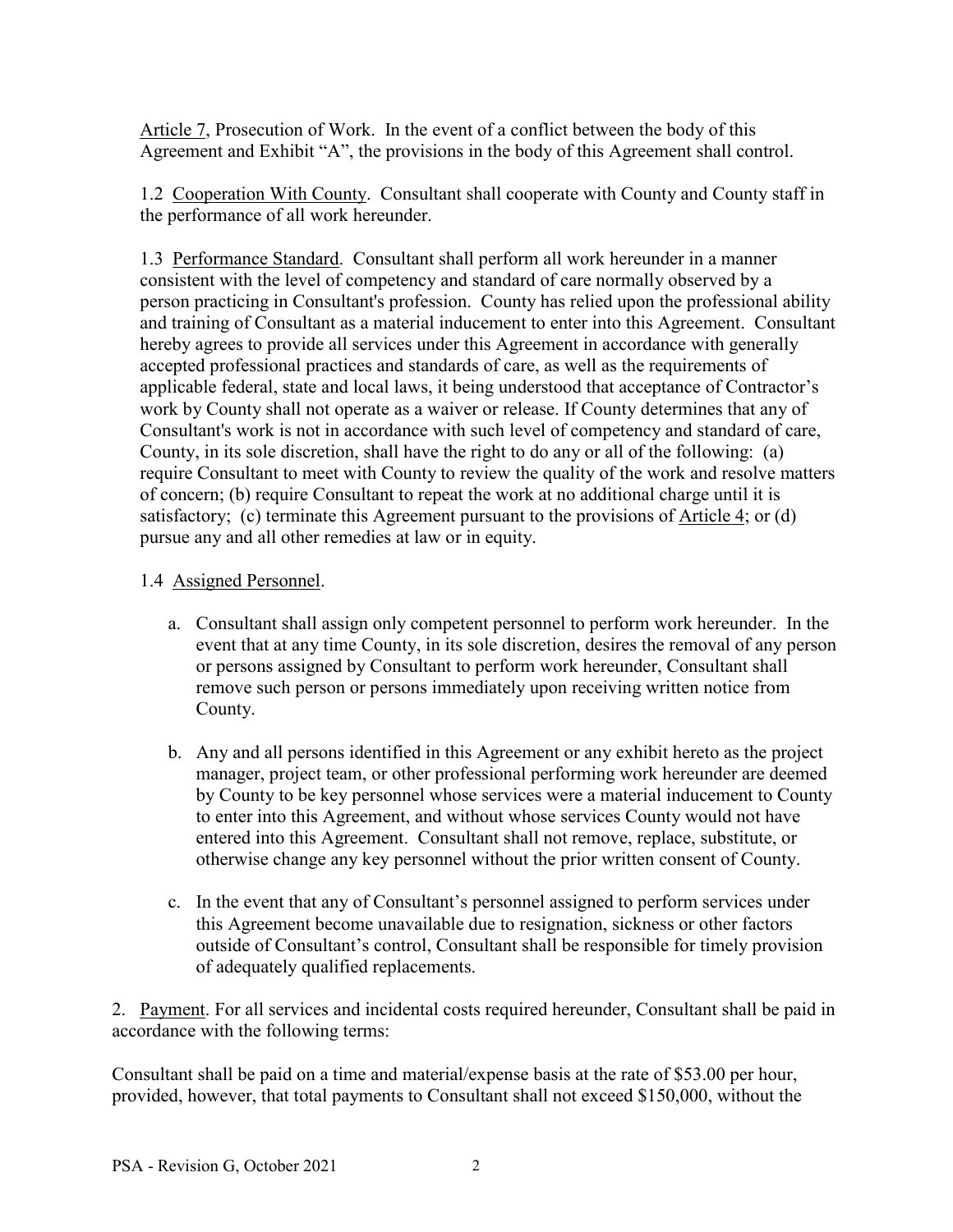prior written approval of County. Consultant shall submit its bills in arrears on a monthly basis in a form approved by County's Auditor and the Fire Marshal receiving the services. The bills shall show or include: (i) the task(s) performed; (ii) the time in quarter hours devoted to the  $task(s);$  (iii) the hourly rate or rates of the persons performing the task(s); and (iv) copies of receipts for reimbursable materials/expenses, if any. Expenses not expressly authorized by the Agreement shall not be reimbursed. Should Consultant propose a project with respect to hazardous vegetation fuels removal, Consultant may also engage a subcontractor to perform such services subject to the prior approval of the Sonoma County Fire Marshal. Consultant shall comply with all procurement rules for selection of any subcontractor to perform such services.

Unless otherwise noted in this Agreement, payments shall be made within the normal course of County business after presentation of an invoice in a form approved by the County for services performed. Payments shall be made only upon the satisfactory completion of the services as determined by the County.

Pursuant to California Revenue and Taxation code (R&TC) Section 18662, the County shall withhold seven percent of the income paid to Consultant for services performed within the State of California under this agreement, for payment and reporting to the California Franchise Tax Board, if Consultant does not qualify as: (1) a corporation with its principal place of business in California, (2) an LLC or Partnership with a permanent place of business in California, (3) a corporation/LLC or Partnership qualified to do business in California by the Secretary of State, or (4) an individual with a permanent residence in the State of California.

If Consultant does not qualify, County requires that a completed and signed Form 587 be provided by the Consultant in order for payments to be made. If Consultant is qualified, then the County requires a completed Form 590. Forms 587 and 590 remain valid for the duration of the Agreement provided there is no material change in facts. By signing either form, the Consultant agrees to promptly notify the County of any changes in the facts. Forms should be sent to the County pursuant to Article 12. To reduce the amount withheld, Consultant has the option to provide County with either a full or partial waiver from the State of California.

3. Term of Agreement. The term of this Agreement shall be from May 24, 2022 to July 1, 2023 unless terminated earlier in accordance with the provisions of Article 4 below.

## 4. Termination.

4.1 Termination Without Cause. Notwithstanding any other provision of this Agreement, at any time and without cause, County shall have the right, in its sole discretion, to terminate this Agreement by giving 5 days written notice to Consultant.

4.2 Termination for Cause. Notwithstanding any other provision of this Agreement, should Consultant fail to perform any of its obligations hereunder, within the time and in the manner herein provided, or otherwise violate any of the terms of this Agreement, County may immediately terminate this Agreement by giving Consultant written notice of such termination, stating the reason for termination.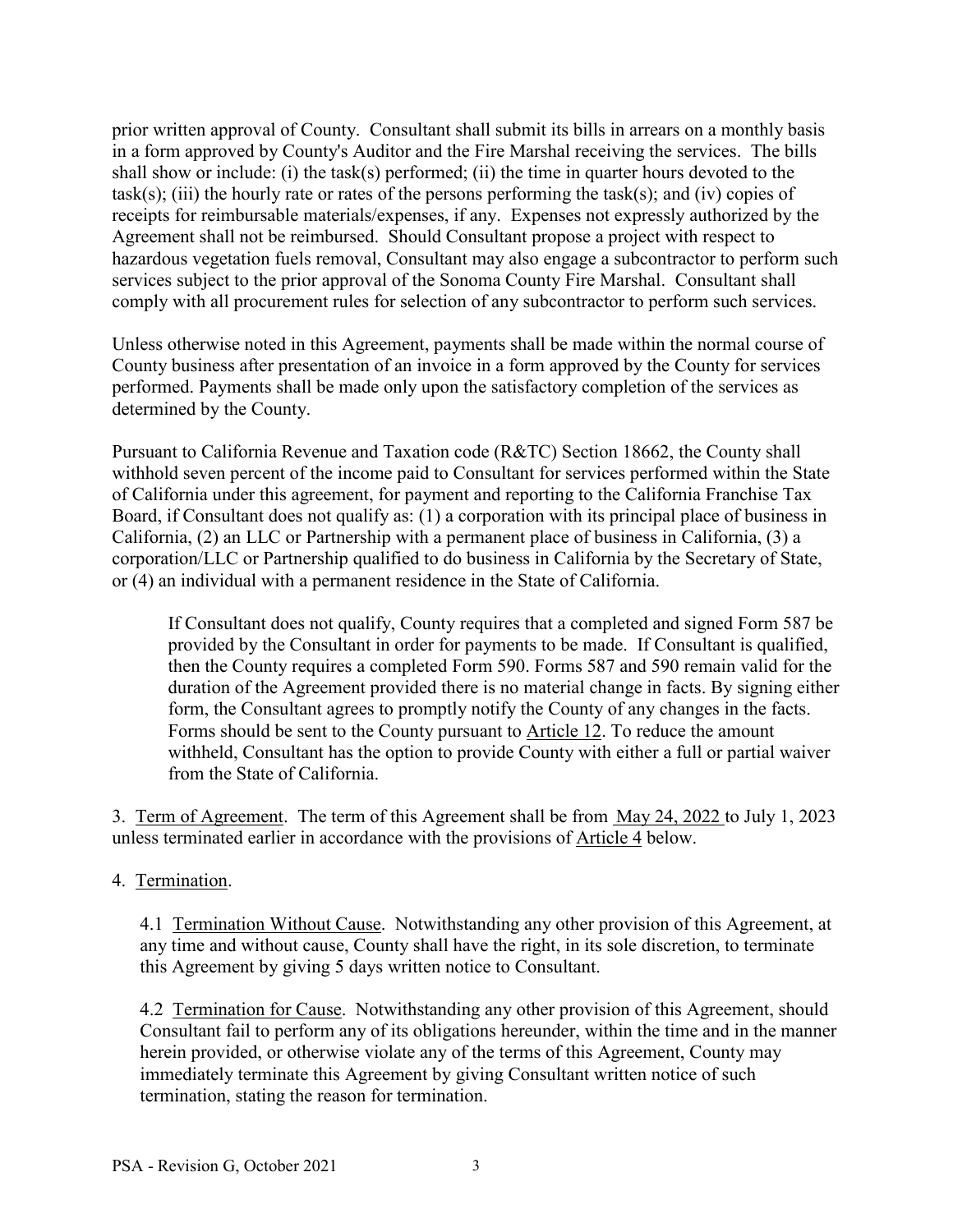# 4.3 Delivery of Work Product and Final Payment Upon Termination.

In the event of termination, Consultant, within 14 days following the date of termination, shall deliver to County all reports, original drawings, graphics, plans, studies, and other data or documents, in whatever form or format, assembled or prepared by Consultant or Consultant's subcontractors, consultants, and other agents in connection with this Agreement and shall submit to County an invoice showing the services performed, hours worked, and copies of receipts for reimbursable expenses up to the date of termination.

4.4 Payment Upon Termination. Upon termination of this Agreement by County, Consultant shall be entitled to receive as full payment for all services satisfactorily rendered and reimbursable expenses properly incurred hereunder, an amount which bears the same ratio to the total payment specified in the Agreement as the services satisfactorily rendered hereunder by Consultant bear to the total services otherwise required to be performed for such total payment; provided, however, that if services which have been satisfactorily rendered are to be paid on a per-hour or per-day basis, Consultant shall be entitled to receive as full payment an amount equal to the number of hours or days actually worked prior to the termination times the applicable hourly or daily rate; and further provided, however, that if County terminates the Agreement for cause pursuant to Section 4.2, County shall deduct from such amount the amount of damage, if any, sustained by County by virtue of the breach of the Agreement by Consultant.

4.5 Authority to Terminate. The Board of Supervisors has the authority to terminate this Agreement on behalf of the County. In addition, the Purchasing Agent or Sonoma County Fire Marshal, in consultation with County Counsel, shall have the authority to terminate this Agreement on behalf of the County.

5. Indemnification. Consultant agrees to accept all responsibility for loss or damage to any person or entity, including County, and to indemnify, hold harmless, and release County, its officers, agents, and employees, from and against any actions, claims, damages, liabilities, disabilities, or expenses, that may be asserted by any person or entity, including Consultant, that arise out of, pertain to, or relate to Consultant's or its agents', employees', contractors', subcontractors', or invitees' performance or obligations under this Agreement. Consultant agrees to provide a complete defense for any claim or action brought against County based upon a claim relating to such Consultant's or its agents', employees', contractors', subcontractors', or invitees' performance or obligations under this Agreement. Consultant's obligations under this Section apply whether or not there is concurrent or contributory negligence on County's part, but to the extent required by law, excluding liability due to County's conduct. County shall have the right to select its legal counsel at Consultant's expense, subject to Consultant's approval, which shall not be unreasonably withheld. This indemnification obligation is not limited in any way by any limitation on the amount or type of damages or compensation payable to or for Consultant or its agents under workers' compensation acts, disability benefits acts, or other employee benefit acts.

6. Insurance. With respect to performance of work under this Agreement, Consultant shall maintain and shall require all of its subcontractors, consultants, and other agents to maintain,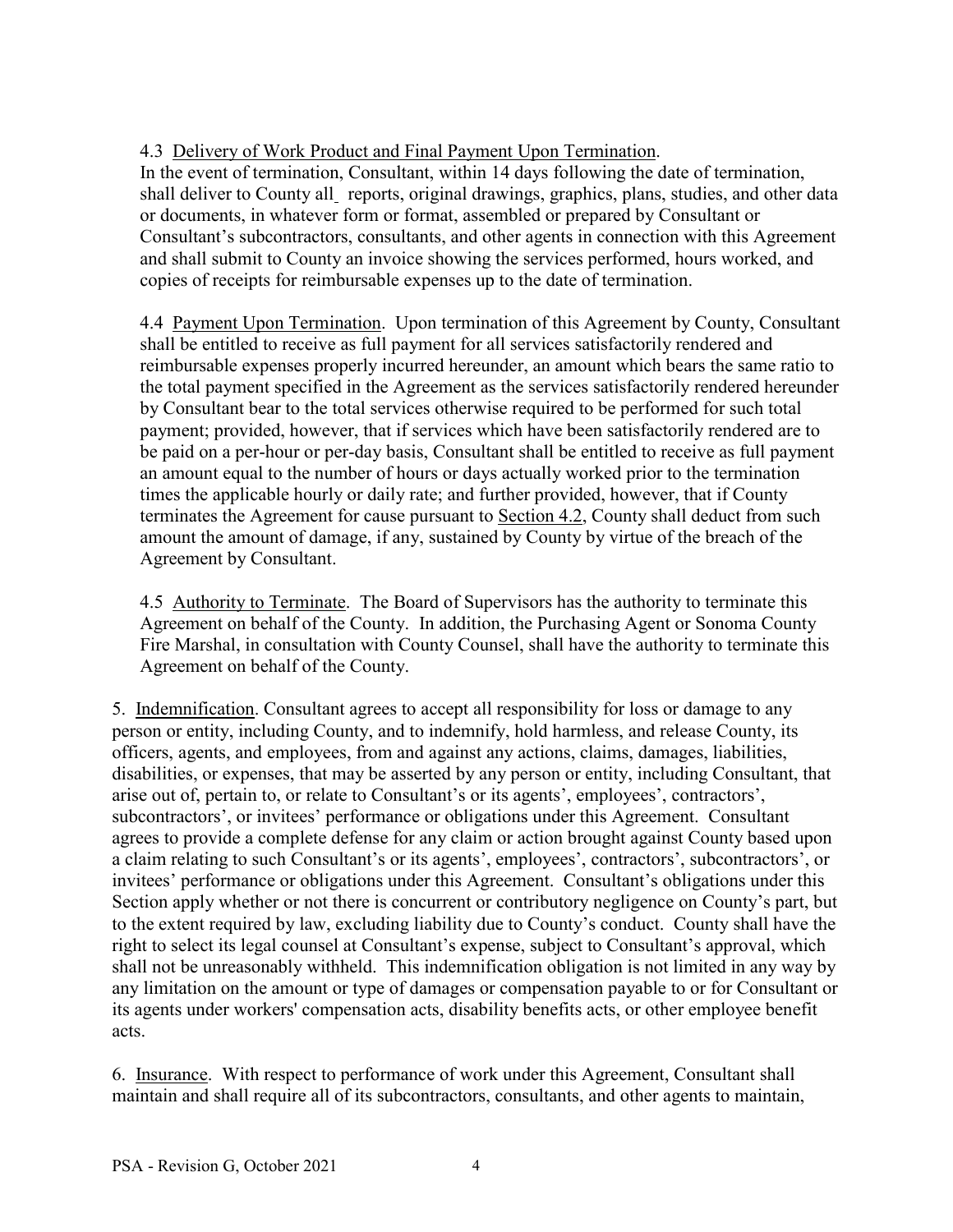insurance as described in Exhibit B, which is attached hereto and incorporated herein by this reference.

7. Prosecution of Work. The execution of this Agreement shall constitute Consultant's authority to proceed immediately with the performance of this Agreement. Performance of the services hereunder shall be completed within the time required herein, provided, however, that if the performance is delayed by earthquake, flood, high water, or other Act of God or by strike, lockout, or similar labor disturbances, the time for Consultant's performance of this Agreement shall be extended by a number of days equal to the number of days Consultant has been delayed.

8. Extra or Changed Work. Extra or changed work or other changes to the Agreement may be authorized only by written amendment to this Agreement, signed by both parties. Changes which do not exceed the delegated signature authority of the Department may be executed by the Department Head in a form approved by County Counsel. The Board of Supervisors or Purchasing Agent must authorize all other extra or changed work which exceeds the delegated signature authority of the Department Head. The parties expressly recognize that, pursuant to Sonoma County Code Section 1-11, County personnel are without authorization to order extra or changed work or waive Agreement requirements. Failure of Consultant to secure such written authorization for extra or changed work shall constitute a waiver of any and all right to adjustment in the Agreement price or Agreement time due to such unauthorized work and thereafter Consultant shall be entitled to no compensation whatsoever for the performance of such work. Consultant further expressly waives any and all right or remedy by way of restitution and quantum meruit for any and all extra work performed without such express and prior written authorization of the County.

## 9. Representations of Consultant.

9.1 Standard of Care. County has relied upon the professional ability and training of Consultant as a material inducement to enter into this Agreement. Consultant hereby agrees that all its work will be performed and that its operations shall be conducted in accordance with generally accepted and applicable professional practices and standards as well as the requirements of applicable federal, state and local laws, it being understood that acceptance of Consultant's work by County shall not operate as a waiver or release.

9.2 Status of Consultant. The parties intend that Consultant, in performing the services specified herein, shall act as an independent contractor and shall control the work and the manner in which it is performed. Consultant is not to be considered an agent or employee of County and is not entitled to participate in any pension plan, worker's compensation plan, insurance, bonus, or similar benefits County provides its employees. In the event County exercises its right to terminate this Agreement pursuant to Article 4, above, Consultant expressly agrees that it shall have no recourse or right of appeal under rules, regulations, ordinances, or laws applicable to employees.

9.3 No Suspension or Debarment. Consultant warrants that it is not presently debarred, suspended, proposed for debarment, declared ineligible, or voluntarily excluded from participation in covered transactions by any federal department or agency. Consultant also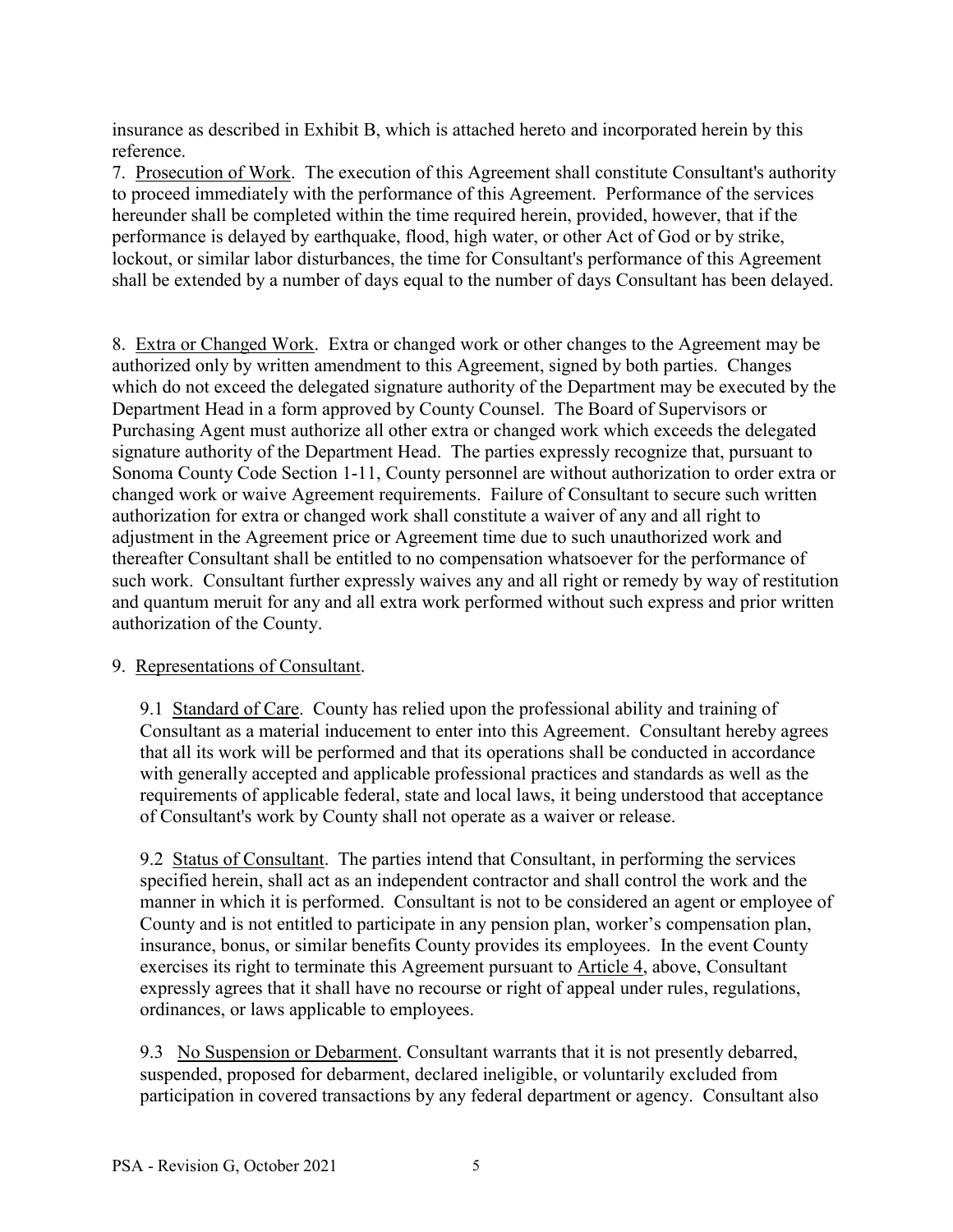warrants that it is not suspended or debarred from receiving federal funds as listed in the List of Parties Excluded from Federal Procurement or Non-procurement Programs issued by the General Services Administration. If the Consultant becomes debarred, consultant has the obligation to inform the County

9.4 Taxes. Consultant agrees to file federal and state tax returns and pay all applicable taxes on amounts paid pursuant to this Agreement and shall be solely liable and responsible to pay such taxes and other obligations, including, but not limited to, state and federal income and FICA taxes. Consultant agrees to indemnify and hold County harmless from any liability which it may incur to the United States or to the State of California as a consequence of Consultant's failure to pay, when due, all such taxes and obligations. In case County is audited for compliance regarding any withholding or other applicable taxes, Consultant agrees to furnish County with proof of payment of taxes on these earnings.

9.5 Records Maintenance. Consultant shall keep and maintain full and complete documentation and accounting records concerning all services performed that are compensable under this Agreement and shall make such documents and records available to County for inspection at any reasonable time. Consultant shall maintain such records for a period of four (4) years following completion of work hereunder.

9.6 Conflict of Interest. Consultant covenants that it presently has no interest and that it will not acquire any interest, direct or indirect, that represents a financial conflict of interest under state law or that would otherwise conflict in any manner or degree with the performance of its services hereunder. Consultant further covenants that in the performance of this Agreement no person having any such interests shall be employed. In addition, if requested to do so by County, Consultant shall complete and file and shall require any other person doing work under this Agreement to complete and file a "Statement of Economic Interest" with County disclosing Consultant's or such other person's financial interests.

9.7 Statutory Compliance/Living Wage Ordinance. Consultant agrees to comply with all applicable federal, state and local laws, regulations, statutes and policies, including but not limited to the County of Sonoma Living Wage Ordinance, applicable to the services provided under this Agreement as they exist now and as they are changed, amended or modified during the term of this Agreement. Without limiting the generality of the foregoing, Consultant expressly acknowledges and agrees that this Agreement may be subject to the provisions of Article XXVI of Chapter 2 of the Sonoma County Code, requiring payment of a living wage to covered employees. Noncompliance during the term of the Agreement will be considered a material breach and may result in termination of the Agreement or pursuit of other legal or administrative remedies.

9.8 Nondiscrimination. Without limiting any other provision hereunder, Consultant shall comply with all applicable federal, state, and local laws, rules, and regulations in regard to nondiscrimination in employment because of race, color, ancestry, national origin, religion, sex, marital status, age, medical condition, pregnancy, disability, sexual orientation or other prohibited basis, including without limitation, the County's Non-Discrimination Policy. All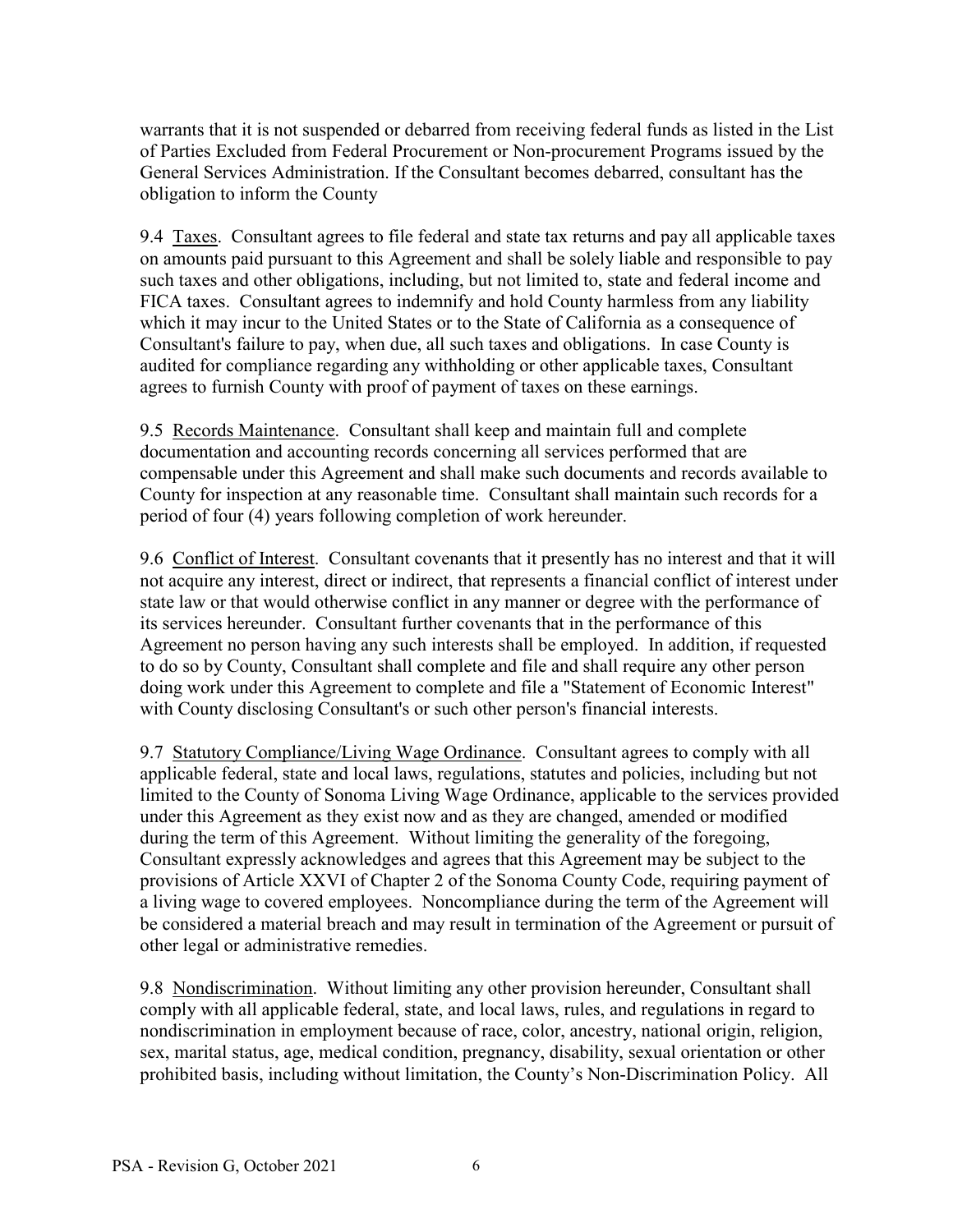nondiscrimination rules or regulations required by law to be included in this Agreement are incorporated herein by this reference.

9.9 AIDS Discrimination. Consultant agrees to comply with the provisions of Chapter 19, Article II, of the Sonoma County Code prohibiting discrimination in housing, employment, and services because of AIDS or HIV infection during the term of this Agreement and any extensions of the term.

9.10 Assignment of Rights. Consultant assigns to County all rights throughout the world in perpetuity in the nature of copyright, trademark, patent, right to ideas, in and to all versions of the plans and specifications, if any, now or later prepared by Consultant in connection with this Agreement. Consultant agrees to take such actions as are necessary to protect the rights assigned to County in this Agreement, and to refrain from taking any action which would impair those rights. Consultant's responsibilities under this provision include, but are not limited to, placing proper notice of copyright on all versions of the plans and specifications as County may direct, and refraining from disclosing any versions of the plans and specifications to any third party without first obtaining written permission of County. Consultant shall not use or permit another to use the plans and specifications in connection with this or any other project without first obtaining written permission of County.

9.11 Ownership of Work Product**.** All reports, drawings, graphics, plans, and studies, in their final form and format, assembled or prepared by Consultant or Consultant's subcontractors, consultants, and other agents in connection with this Agreement, shall be the property of County. Consultant shall deliver such materials to County upon request in their final form and format. Such materials shall be and will remain the property of County without restriction or limitation. Document drafts, notes, and emails of the Consultant and Consultant's subcontractors, consultants, and other agents shall remain the property of those persons or entities.

9.12 Authority. The undersigned hereby represents and warrants that he or she has authority to execute and deliver this Agreement on behalf of Consultant.

10. Demand for Assurance. Each party to this Agreement undertakes the obligation that the other's expectation of receiving due performance will not be impaired. When reasonable grounds for insecurity arise with respect to the performance of either party, the other may in writing demand adequate assurance of due performance and until such assurance is received may, if commercially reasonable, suspend any performance for which the agreed return has not been received. "Commercially reasonable" includes not only the conduct of a party with respect to performance under this Agreement, but also conduct with respect to other agreements with parties to this Agreement or others. After receipt of a justified demand, failure to provide within a reasonable time, but not exceeding thirty (30) days, such assurance of due performance as is adequate under the circumstances of the particular case is a repudiation of this Agreement. Acceptance of any improper delivery, service, or payment does not prejudice the aggrieved party's right to demand adequate assurance of future performance. Nothing in this Article limits County's right to terminate this Agreement pursuant to Article 4.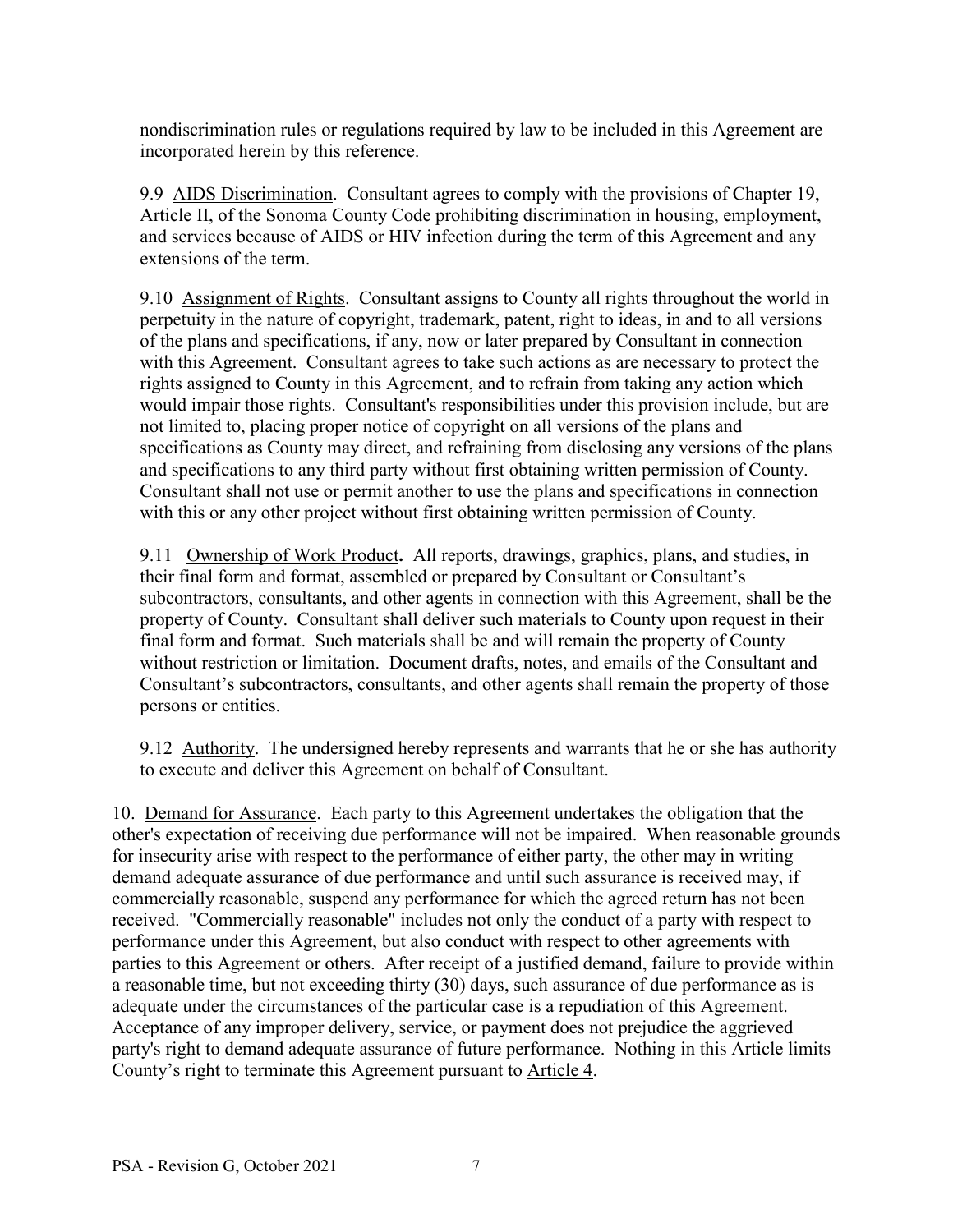11. Assignment and Delegation. Neither party hereto shall assign, delegate, sublet, or transfer any interest in or duty under this Agreement without the prior written consent of the other, and no such transfer shall be of any force or effect whatsoever unless and until the other party shall have so consented.

12. Method and Place of Giving Notice, Submitting Bills and Making Payments. All notices, bills, and payments shall be made in writing and shall be given by personal delivery or by U.S. Mail or courier service. Notices, bills, and payments shall be addressed as follows:

| TO: COUNTY:     | Sonoma County Permit and Resource<br><b>Management Department</b><br>Attn: Fire Marshal<br>2550 Ventura Avenue<br>Santa Rosa, CA 95403 |
|-----------------|----------------------------------------------------------------------------------------------------------------------------------------|
| TO: CONSULTANT: | Sonoma County Fire Protection District<br>Attn: Fire Chief<br>P.O. Box 530<br>Windsor, CA 95492                                        |

When a notice, bill or payment is given by a generally recognized overnight courier service, the notice, bill or payment shall be deemed received on the next business day. When a copy of a notice, bill or payment is sent by facsimile or email, the notice, bill or payment shall be deemed received upon transmission as long as (1) the original copy of the notice, bill or payment is promptly deposited in the U.S. mail and postmarked on the date of the facsimile or email (for a payment, on or before the due date), (2) the sender has a written confirmation of the facsimile transmission or email, and (3) the facsimile or email is transmitted before 5 p.m. (recipient's time). In all other instances, notices, bills and payments shall be effective upon receipt by the recipient. Changes may be made in the names and addresses of the person to whom notices are to be given by giving notice pursuant to this paragraph.

13. Miscellaneous Provisions.

13.1 No Waiver of Breach. The waiver by County of any breach of any term or promise contained in this Agreement shall not be deemed to be a waiver of such term or provision or any subsequent breach of the same or any other term or promise contained in this Agreement.

13.2 Construction. To the fullest extent allowed by law, the provisions of this Agreement shall be construed and given effect in a manner that avoids any violation of statute, ordinance, regulation, or law. The parties covenant and agree that in the event that any provision of this Agreement is held by a court of competent jurisdiction to be invalid, void, or unenforceable, the remainder of the provisions hereof shall remain in full force and effect and shall in no way be affected, impaired, or invalidated thereby. Consultant and County acknowledge that they have each contributed to the making of this Agreement and that, in the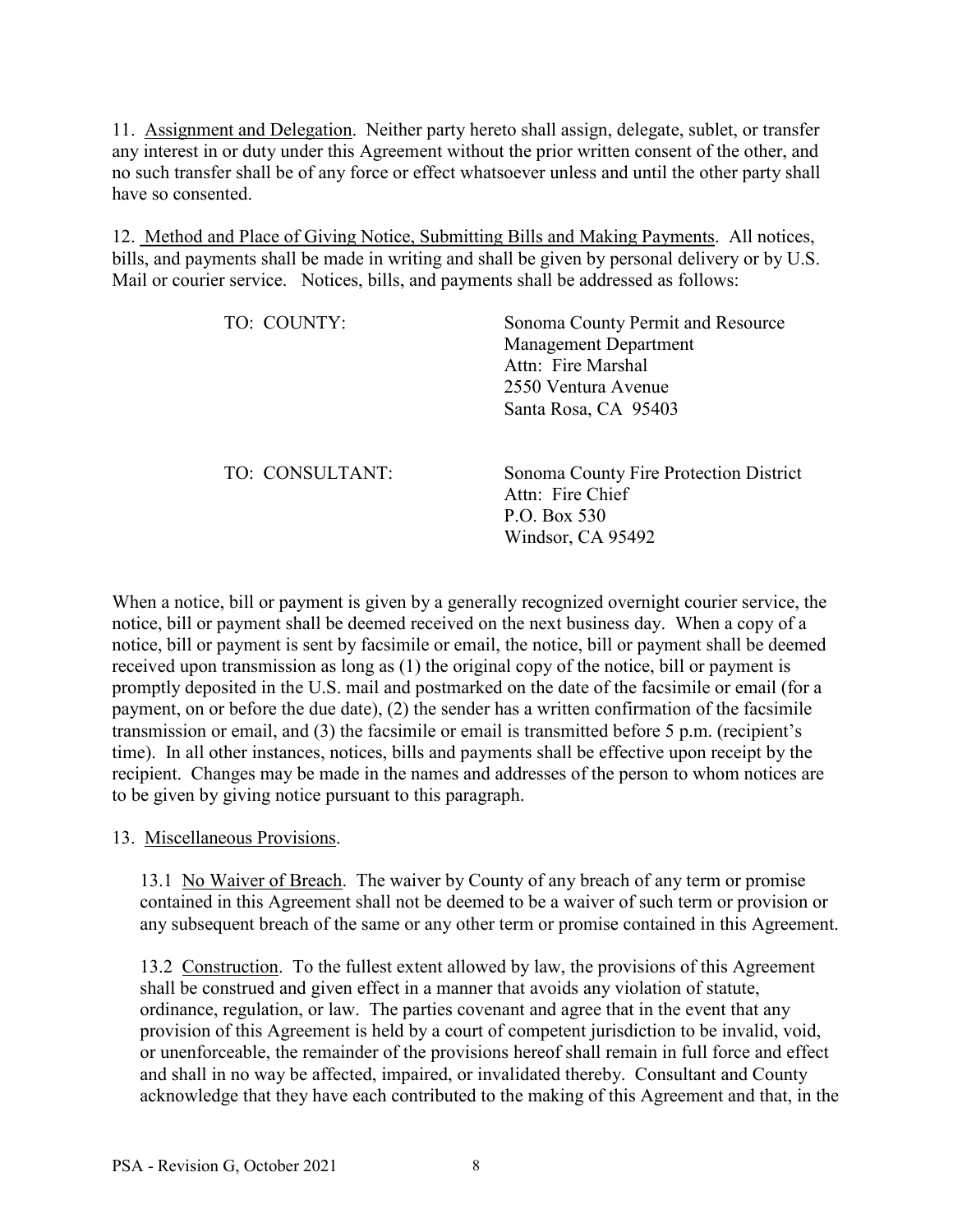event of a dispute over the interpretation of this Agreement, the language of the Agreement will not be construed against one party in favor of the other. Consultant and County acknowledge that they have each had an adequate opportunity to consult with counsel in the negotiation and preparation of this Agreement.

13.3 Consent. Wherever in this Agreement the consent or approval of one party is required to an act of the other party, such consent or approval shall not be unreasonably withheld or delayed.

13.4 No Third Party Beneficiaries. Nothing contained in this Agreement shall be construed to create and the parties do not intend to create any rights in third parties.

13.5 Applicable Law and Forum. This Agreement shall be construed and interpreted according to the substantive law of California, regardless of the law of conflicts to the contrary in any jurisdiction. Any action to enforce the terms of this Agreement or for the breach thereof shall be brought and tried in Santa Rosa or the forum nearest to the city of Santa Rosa, in the County of Sonoma.

13.6 Captions. The captions in this Agreement are solely for convenience of reference. They are not a part of this Agreement and shall have no effect on its construction or interpretation.

13.7 Merger. This writing is intended both as the final expression of the Agreement between the parties hereto with respect to the included terms and as a complete and exclusive statement of the terms of the Agreement, pursuant to Code of Civil Procedure Section 1856. No modification of this Agreement shall be effective unless and until such modification is evidenced by a writing signed by both parties.

13.8. Survival of Terms. All express representations, waivers, indemnifications, and limitations of liability included in this Agreement will survive its completion or termination for any reason.

13.9 Time of Essence. Time is and shall be of the essence of this Agreement and every provision hereof.

13.10. Counterpart; Electronic Signatures. The parties agree that this Agreement may be executed in two or more counterparts, each of which shall be deemed an original, and together which when executed by the requisite parties shall be deemed to be a complete original agreement. Counterparts may be delivered via facsimile, electronic mail (including PDF) or other transmission method, and any counterpart so delivered shall be deemed to have been duly and validly delivered, be valid and effective for all purposes, and shall have the same legal force and effect as an original document. This Agreement, and any counterpart, may be electronically signed by each or any of the parties through the use of any commercially-available digital and/or electronic signature software or other electronic signature method in compliance with the U.S. federal ESIGN Act of 2000, California's Uniform Electronic Transactions Act (Cal. Civil Code § 1633.1 et seq.), or other applicable law. By its use of any electronic signature below, the signing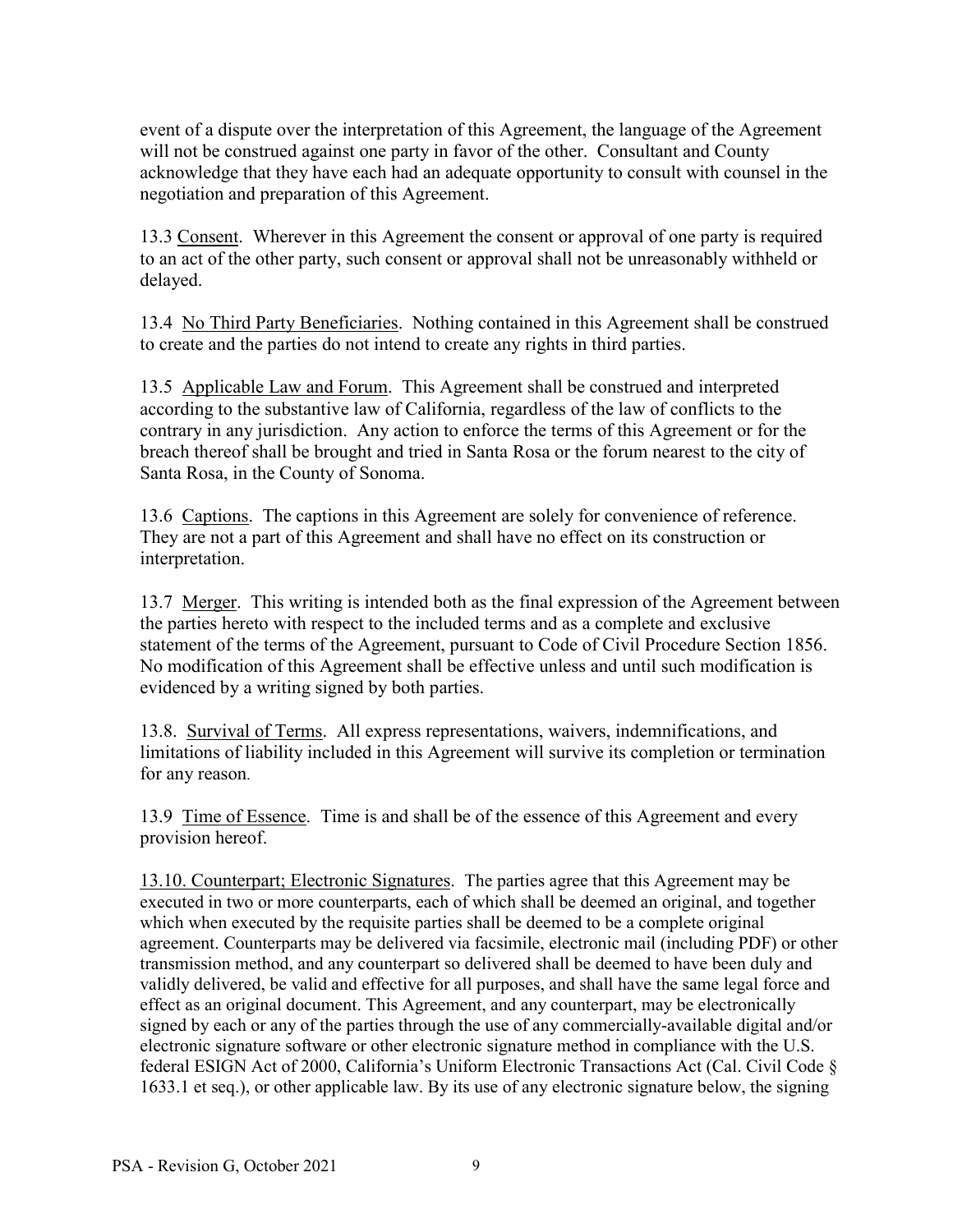party agrees to have conducted this transaction and to execution of this Agreement by electronic means.

IN WITNESS WHEREOF, the parties hereto have executed this Agreement as of the Effective Date.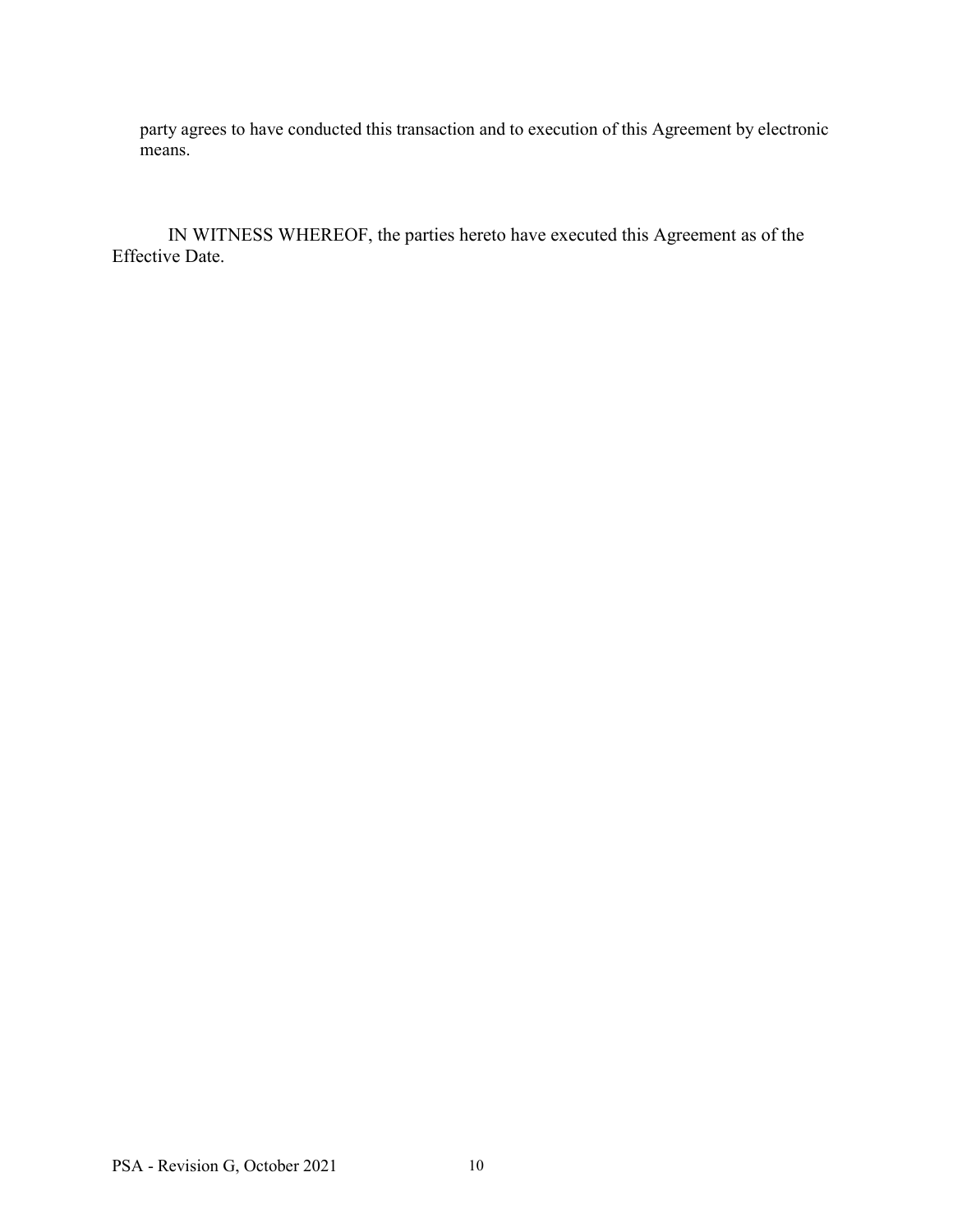| <b>COUNTY: COUNTY OF SONOMA</b>                                                                                         |
|-------------------------------------------------------------------------------------------------------------------------|
| <b>CERTIFICATES OF INSURANCE</b><br>REVIEWED, ON FILE, AND APPROVED<br>AS TO SUBSTANCE FOR COUNTY:                      |
|                                                                                                                         |
| By: Department Director or Designee                                                                                     |
| Date: $\frac{1}{\sqrt{1-\frac{1}{2}}\sqrt{1-\frac{1}{2}}\sqrt{1-\frac{1}{2}}\sqrt{1-\frac{1}{2}}\sqrt{1-\frac{1}{2}}}}$ |
| APPROVED AS TO FORM FOR COUNTY:                                                                                         |
| By: Deputy County Counsel Linda Schiltgen                                                                               |
| Date: $\frac{1}{\sqrt{1-\frac{1}{2}} \cdot \frac{1}{2}}$                                                                |
| <b>EXECUTED BY:</b>                                                                                                     |
| <b>Department Director</b>                                                                                              |
|                                                                                                                         |

Date: \_\_\_\_\_\_\_\_\_\_\_\_\_\_\_\_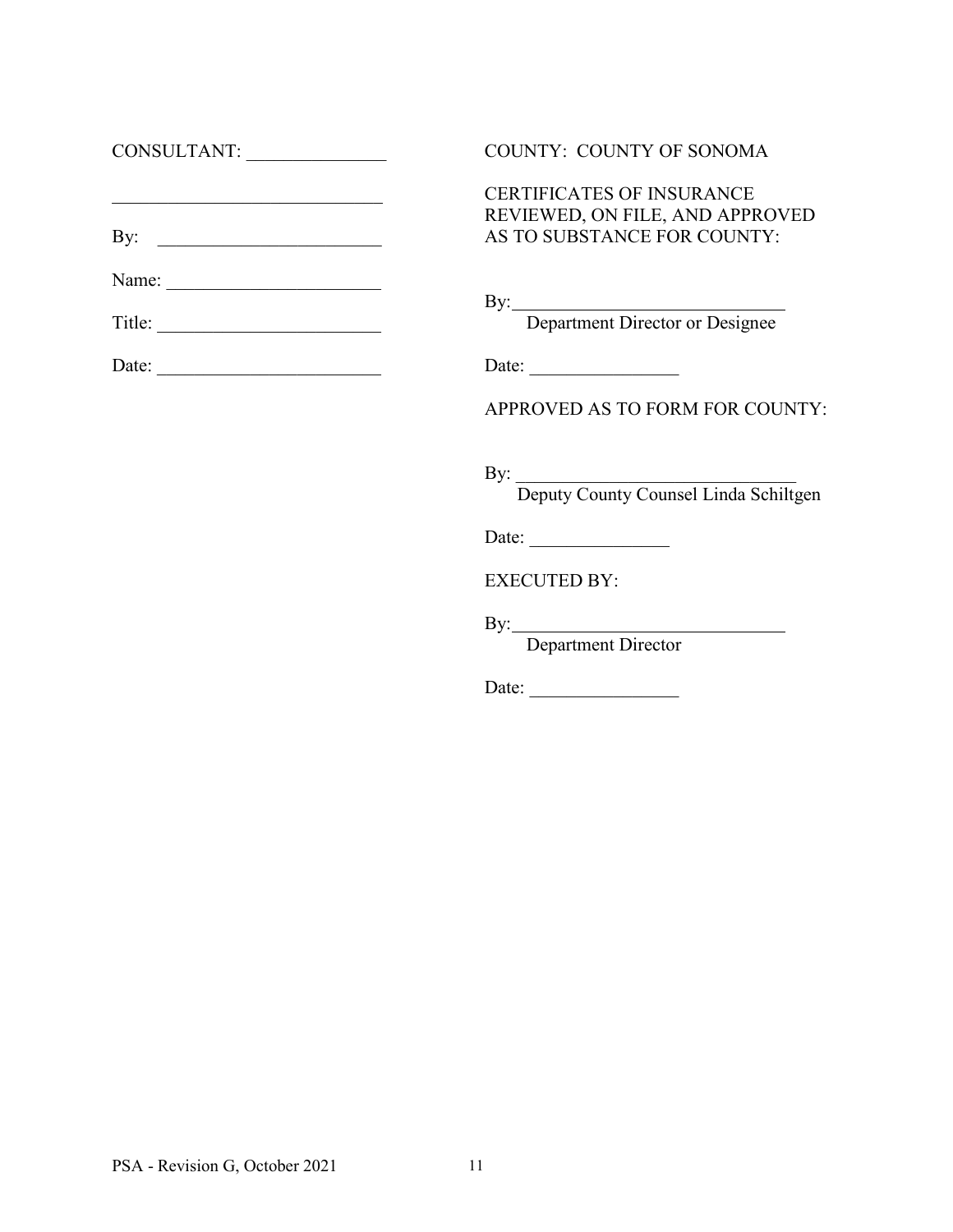# **Exhibit A Scope of Work**

# **I. Chapter 13A Inspections & Administrative Citations**

- A. **Notice of Violation and Order to Abate:** Consultant agrees to conduct inspections of properties within the territory of Sonoma Valley Fire District for compliance with Sonoma County Code Chapter 13A. If Consultant finds violations of Chapter 13A, Consultant shall issue a written notice to the property owner and any known person in possession of the property as set forth in Sonoma County Code Sections 1-7.3 and 1- 7.6. A sample Notice of Violation is attached to this Scope of Work. The notice of violation and order to abate shall specify the corrective actions required to be taken and order the property owners and persons in possession to abate the violations and state that the failure to bring the property into compliance with Sonoma County Code Chapter 13A could subject the owner or persons in possession to civil, administrative and criminal penalties and abatement costs pursuant to Sonoma County Code Sections 1-7 and 1-7.1. The Notice of Violation and Order to Abate shall be posted on the property and mailed to the property owner by certified mail pursuant to Sonoma County Code Section 1-7.6(e)(2)
- B. **Administrative Citation and Final Order:** If the property owner or person in possession fails to abate the violations within 30 calendar days after the inspections, Consultant shall issue an Administrative Citation and Final order. A sample Administrative Citation and Final Order is attached to this Scope of Work. The Administrative Citation and Final order shall be posted on the property and mailed to the property owner by certified mail pursuant to Sonoma County Code Section 1-7.6(e)(2).
- **II. Chipper Services.** As Consultant deems necessary and with the approval of the Sonoma County Fire Marshal, Consultant shall perform chipping services to reduce fuel loads.
- **III. Other Vegetation Management and Defensible Space Projects.**  Consultant may perform projects to engage in general or targeted hazardous vegetation fuels removal in compliance with Sonoma County Code Chapter 13A. Consultant shall coordinate with Sonoma County Fire Marshal for Consultant's performance of specific vegetation management projects in their local fire district jurisdictions.

Attached documents: **Administrative Citation Final Notice of Correction Order Notice of Violation and Order to Abate: Improved Parcel Notice of Violation and Order to Abate: Unimproved Parcel**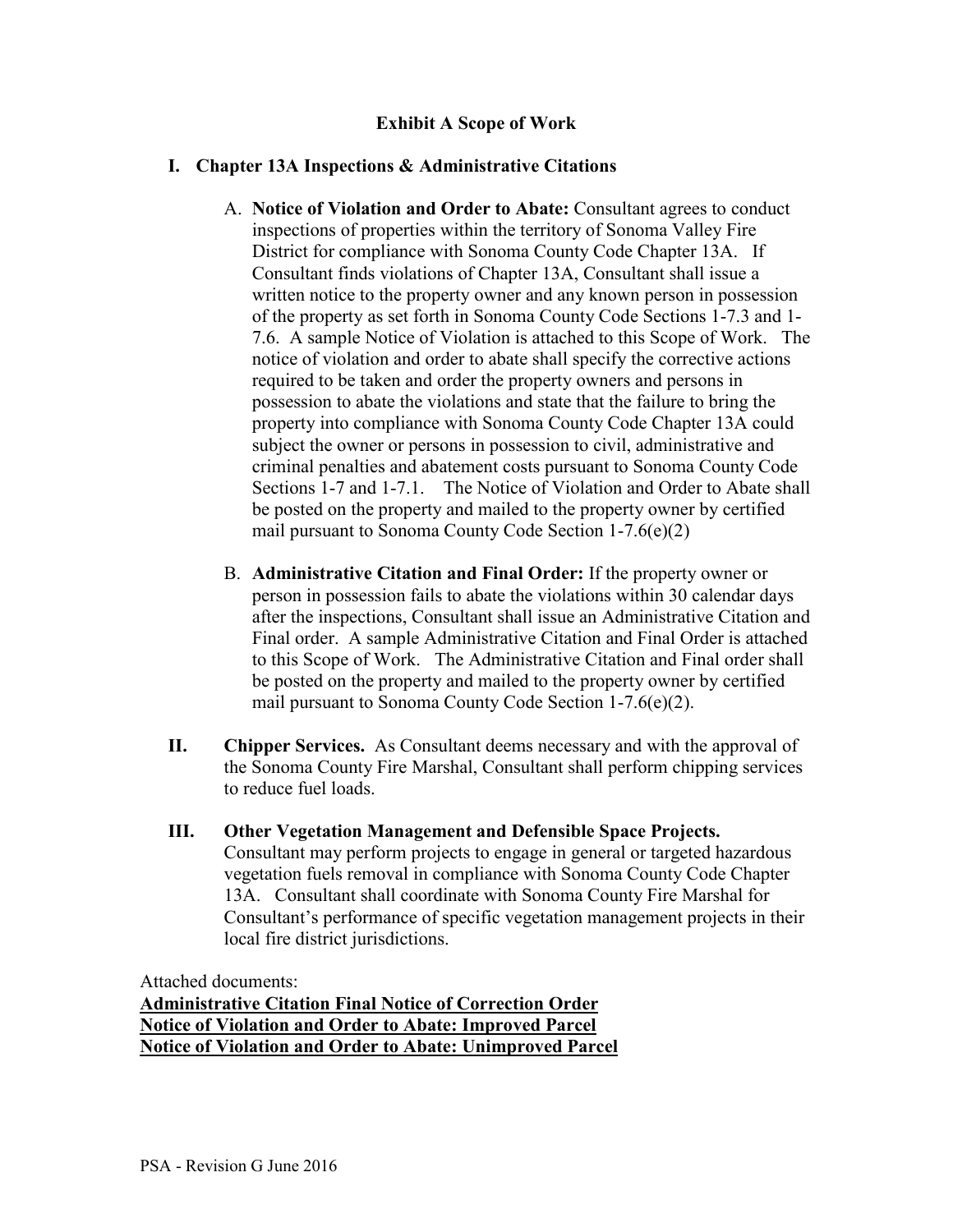#### **Exhibit B**

With respect to performance of work under this Agreement, Consultant shall maintain and shall require all of its subcontractors, consultants, and other agents to maintain insurance as described below unless such insurance has been expressly waived by the attachment of a *Waiver of Insurance Requirements*. Any requirement for insurance to be maintained after completion of the work shall survive this Agreement.

County reserves the right to review any and all of the required insurance policies and/or endorsements, but has no obligation to do so. Failure to demand evidence of full compliance with the insurance requirements set forth in this Agreement or failure to identify any insurance deficiency shall not relieve Consultant from, nor be construed or deemed a waiver of, its obligation to maintain the required insurance at all times during the performance of this Agreement.

#### **1.** Workers Compensation and Employers Liability Insurance

- **a.** Required if Consultant has employees as defined by the Labor Code of the State of California.
- **b.** Workers Compensation insurance with statutory limits as required by the Labor Code of the State of California.
- **c.** Employers Liability with minimum limits of \$1,000,000 per Accident; \$1,000,000 Disease per employee; \$1,000,000 Disease per policy.
- **d.** *Required Evidence of Insurance*: Certificate of Insurance.

If Consultant currently has no employees as defined by the Labor Code of the State of California, Consultant agrees to obtain the above-specified Workers Compensation and Employers Liability insurance should employees be engaged during the term of this Agreement or any extensions of the term.

#### **2.** General Liability Insurance

- **a.** Commercial General Liability Insurance on a standard occurrence form, no less broad than Insurance Services Office (ISO) form CG 00 01.
- **b.** Minimum Limits: \$1,000,000 per Occurrence; \$2,000,000 General Aggregate; \$2,000,000 Products/Completed Operations Aggregate. The required limits may be provided by a combination of General Liability Insurance and Commercial Excess or Commercial Umbrella Liability Insurance. If Consultant maintains higher limits than the specified minimum limits, County requires and shall be entitled to coverage for the higher limits maintained by Consultant.
- **c.** Any deductible or self-insured retention shall be shown on the Certificate of Insurance. If the deductible or self-insured retention exceeds \$25,000 it must be approved in advance by County. Consultant is responsible for any deductible or self-insured retention and shall fund it upon County's written request, regardless of whether Consultant has a claim against the insurance or is named as a party in any action involving the County.
- **d. County of Sonoma, its officers, agents, and employees** shall be endorsed as additional insureds for liability arising out of operations by or on behalf of the Consultant in the performance of this Agreement.
- **e.** The insurance provided to the additional insureds shall be primary to, and non-contributory with, any insurance or self-insurance program maintained by them.
- **f.** The policy definition of "insured contract" shall include assumptions of liability arising out of both ongoing operations and the products-completed operations hazard (broad form contractual liability coverage including the "f" definition of insured contract in ISO form CG 00 01, or equivalent).
- **g.** The policy shall cover inter-insured suits between the additional insureds and Consultant and include a "separation of insureds" or "severability" clause which treats each insured separately.
- **h.** *Required Evidence of Insurance*:
	- **i.** Copy of the additional insured endorsement or policy language granting additional